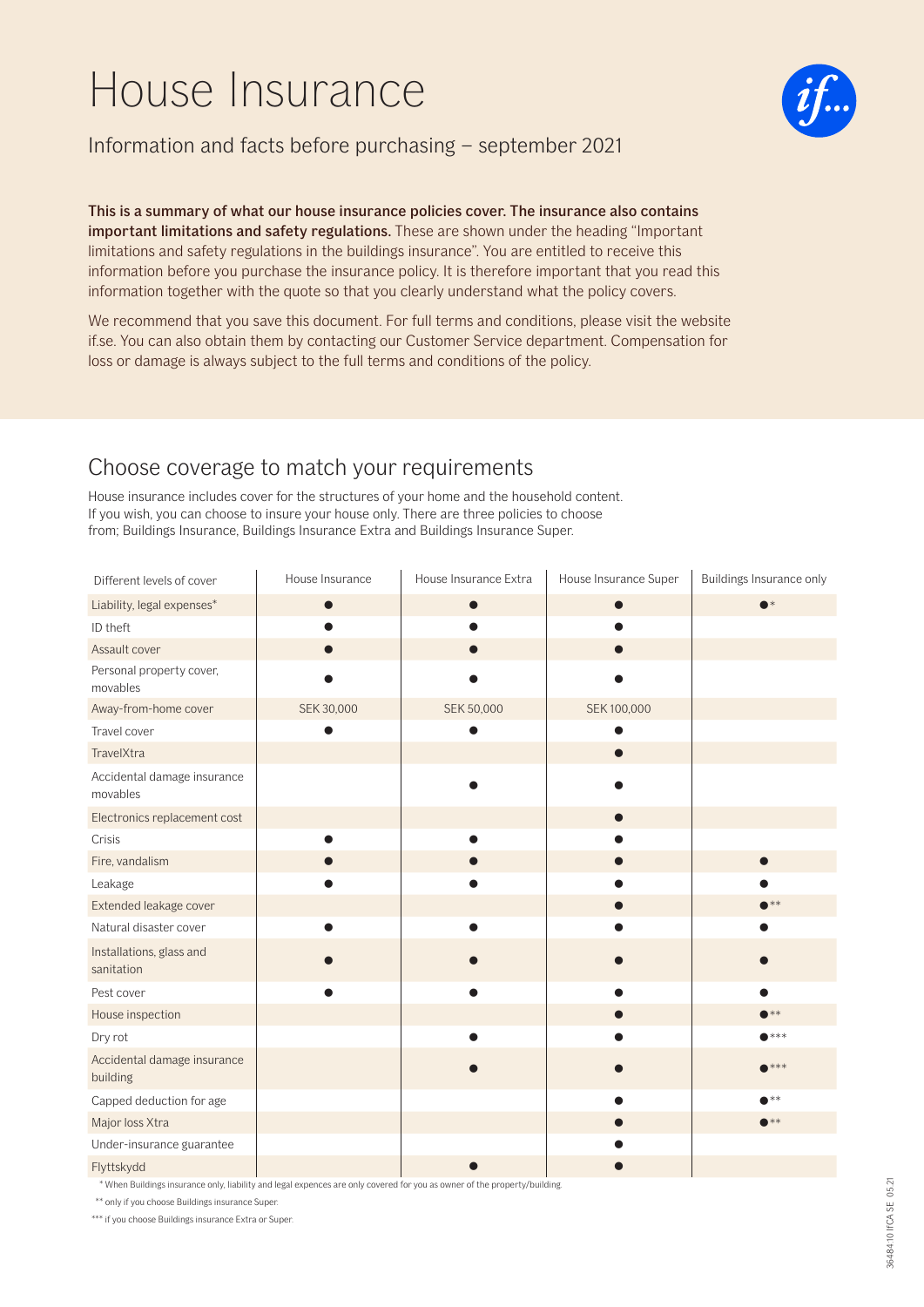# Who is insured under the Policy?

The insurance policy covers you as the policy holder and all members of your household who are listed on your policy. It applies to you in the capacity of private individuals. The buildings insurance also applies to any other person who is the owner or occupant of the insured property.

# Where does the policy provide cover?

The insurance policy applies within the insured home and also within the Nordic region. It covers the first 45 days of travel anywhere in the world. If your belongings are damaged or lost when you have them with you outside of your home, you will receive up to SEK 30,000 (SEK 50,000 if you have Home Insurance Extra or SEK 100,000 if you have Home Insurance Super).

# What is insured?

### COVER FOR THE PHYSICAL STRUCTURE OF YOUR HOME

- The structure of your home and other buildings on its land that are stated in the policy schedule, e.g. a garage and greenhouse.
- Fixtures and fittings belonging to these buildings.
- Land, garden, walls, fences, flagpoles, lighting fixtures and jetty belonging to the dwelling, up to SEK 1,000,000.

### HOME INSURANCE

Movable property that you own privately or that you have hired or borrowed for private use.

For certain items of personal property, compensation is limited as follows:

- in other insured buildings on the property SEK 200,000
- money SEK 4,000
- valuable documents totalling SEK 10,000
- per bicycle/electric vehicle\* SEK 35,000
- collections of coins, bank notes and stamps totalling SEK 10,000
- golf equipment, in total SEK 10,000 (this limitation does not apply in Home Insurance Super)
- foodstuff SEK 5,000
- property kept in car overnight SEK 5,000
- movables used in business activities SEK 3,000
- Jetty and other building that you own but are located on land that you do not own SEK 20,000, the insurance only cover fire damages.

\*This concerns electric vehicles that, according to Transportstyrelsens definition, is equate to bicycles (cover for vehicles intended for persons with a physical disability is not limited to SEK 35,000).

### WHAT IS NOT INSURED?

- motor vehicles, caravans and other trailers
- boats and other watercraft and aircraft
- animals

# What is included in the insurance policy?

### LIABILITY

We conduct an investigation and provide payment in the event that you are liable for damages, in your capacity as a property owner, or because you have injured someone or caused damage to someone's property and pay any damages up to SEK 5,000,000.

### LEGAL EXPENSES

In certain cases, you may receive compensation for solicitors' fees and legal costs should you become involved in a dispute that may be referred to a district court. We pay up to SEK 250,000.

### IDENTITY THEFT

Assistance to mitigate any harmful effects and to protect against wrongful claims if you become a victim of identity theft.

### ASSAULT COVER

We pay assault compensation if you are assaulted or are the victim of any other criminal or sexual misconduct. The amount depends on the crime.

### PERSONAL PROPERTY COVER, MOVABLES

You will receive compensation if your personal property is damaged or lost in the following circumstances:

- theft as a result of your home being burgled or theft of belongings that you have with you when you are away from home. Note: To be entitled to compensation in the case of burglary in the home, the thief must have entered without permission. As a rule, outside the home, possessions should be locked away if you must leave them unattended.
- leakage, i.e. if water is leaking in an unforeseen manner from the pipework system or from connected appliances (wash-basin, sink, etc.) or from a bathroom, shower room or laundry room. Note: Bathrooms, shower rooms and laundry rooms must have a floor drain and be built in compliance with the building standards and trade regulations in force at the time of construction.
- fire and natural disasters, e.g. storm, flooding or landslide.

If your home becomes uninhabitable because of fire or water damage, we will pay any additional costs for up to 24 months for temporary accommodation and storage for your personal property.

### AWAY-FROM-HOME COVER

The maximum amount of compensation that you can receive if your possessions are damaged or lost when you have them outside your home (SEK 30,000 if you have Home insurance, SEK 50,000 if you have Home Insurance Extra and SEK 100,000 if you have Home Insurance Super).

### TRAVEL COVER

The insurance policy applies for the first 45 days of each private journey (not business trips) abroad or when you intend to stay for at least two nights. The insurance policy provides cover for all insured members of your family, whether you are travelling independently or together.

• If you fall ill or have an accident during the trip, you can receive reimbursement for medical care expenses, travel expenses (e.g. additional costs for transport home) and additional costs for lodging.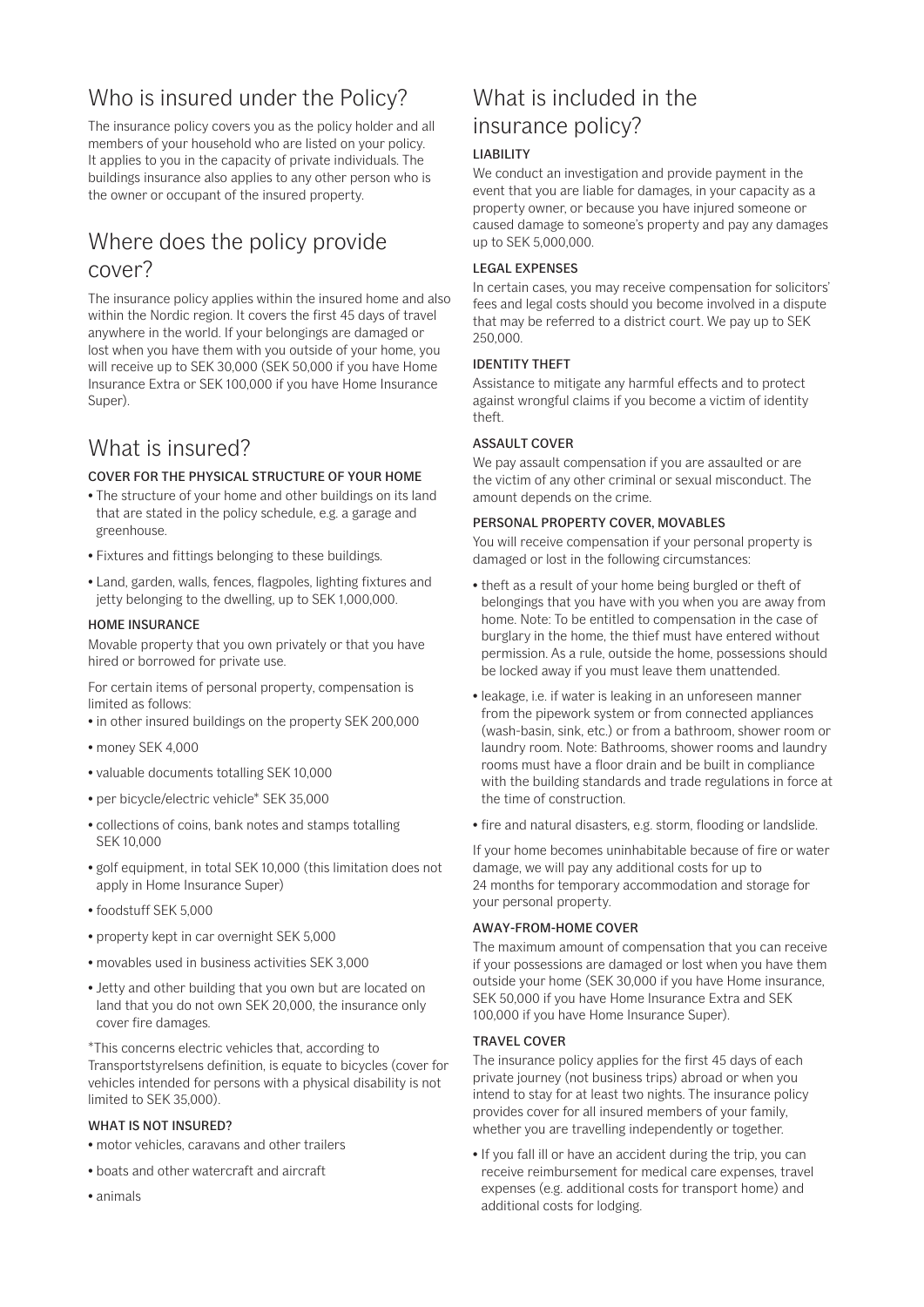- You will also receive reimbursement for the cost of emergency dental treatment up to maximum SEK 5,000.
- You will also receive reimbursement for additional expenses if you have to curtail your trip due to a close relative at home becoming seriously ill.

Personal property cover applies up to the amount for away-fromhome cover for items that you take on your journey. Personal liability cover, legal expenses cover and assault cover also apply when travelling.

### TRAVELEXTRA

- The insurance covers private travels costing at least SEK 1,000 per person or SEK 2,000 per household, or when you intend to stay for at least two nights.
- Cancellation protection if you have to cancel your trip due to illness or accident, we will provide compensation for the costs that you are unable to recoup from your tour operator. Maximum compensation is SEK 40,000 per person and in total SEK 120,000.
- If at least half of the travelling time is affected due to illness that requires hospitalization or travelling home, you can receive compensation commensurate with the cost of the whole trip. Maximum compensation is SEK 40,000 per person and in total SEK 120,000.
- If, due to an accident, you arrive too late for a trip that has been booked and paid for in advance, we will pay the costs to catch up on the trip. Compensation is payed with a maximum amount of SEK 20,000 per person.
- You may be reimbursed for unused travel expenses if you were unable to complete a large part of the trip due to illness or an accident. This applies during the first 45 days of the trip and not during an extension of the travel cover. You can receive a maximum compensation of SEK 1.200 per person and day and totally SEK 40,000 per person.
- You may receive some compensation if your luggage fails to turn up at your destination on time.
- If you are charged a deductible for a damage on a rental car while on a trip abroad we reimburse the deductible up to SEK 10 000.

### ACCIDENTAL DAMAGE INSURANCE MOVABLES

If insured personal property is damaged or lost through a sudden, unforeseen, external event, you will receive up to SEK 50,000 if you have Home Insurance Extra or SEK 100,000 if you have Home Insurance Super.

### ELECTRONICS REPLACEMENT COST

For home electronics that are less than two years old, you will receive the equivalent new equipment if it is damaged or ceases to function. The term home electronics refers to household appliances, sound and/or image reproduction equipment and computers, but not cameras, mobile phones, tablets, portable music players, game consoles or GPS devices.

### CRISIS

Reimburses the cost of consultations with a psychologist following a traumatic injurious event. Provides cover up to SEK 1,500 per treatment and up to SEK 15,000 in total.

### FIRE, VANDALISM

If insured personal property is damaged or lost through fire, soot damage, explosion or lightning, or as a result of theft or vandalism.

### **LEAKAGE**

If the building is damaged by leakage from a water, heating or wastewater pipe (not from the drainage system or if it runs directly in from the roof), bathroom, shower room or laundry room, built in compliance with applicable standards.

### EXTENDED LEAKAGE COVER

If the home is damaged by water that unexpectedly enters through the roof or walls (above ground). Maximum compensation payable is SEK 20,000.

### NATURAL DISASTER COVER

If the house is damaged by a natural disaster, e.g. storm, flooding caused by heavy rain or melting snow, or a landslide.

### INSTALLATIONS, GLASS AND SANITATION

If installations for water, cooling, heating, drainage or ventilation break down or cease to function. Similarly if household appliances, sanitary goods, shower cabin or glass in windows and doors become broken.

### PEST COVER

If your home is infested by pests or vermin, e.g. rats, mice or insects that can cause a health hazard, you will receive help to remove the infestation and clean up any mess. Repairs will also be made to any damage caused to load-bearing timbers by the house longhorn beetle or other wood-boring insects or beetles. The pest control insurance is provided by Anticimex Försäkringar  $AR^*$ 

### HOUSE INSPECTION

House Inspections are performed by If's partner, Anticimex\*. A House Inspection provides you with a maintenance plan containing advice and suggestions on how you can best look after your house. Following an approved House Inspection, the excess on claims caused by fire, water damage or burglary may be waived. You are also provided with cover against damage caused by rot.

### DRY ROT

Replaces the cost of cleaning up and repairing damage caused by dry rot (Serpula lacrymans and its related fungus Serpula himantioides).

### ACCIDENTAL DAMAGE INSURANCE BUILDING

Damage to an insured building or land through a sudden, unforeseen, external event. Provides cover up to SEK 200,000 for damage to the home and its plot of land, SEK 100,000 for damage on swimming pool/outdoor jacuzzi and SEK 50,000 for damage to other buildings.

### CAPPED DEDUCTION FOR AGE

Age deduction (see Compensation Payments below) for damage to the home is capped at SEK 10,000.

### MAJOR LOSS XTRA

If the house is damaged to such an extent that the cost of repairs is expected to be at least 75% of the cost of building a new equivalent house, you can opt to have the rest of the house demolished and a new equivalent house built on the same foundation.

### UNDER-INSURANCE GUARANTEE

If you acquire more possessions during the year such that the new total value exceeds the sum insured, or such that the value of your property increases, you will not be under-insured immediately. However, you must notify us of the change before the start of the next policy year.

\* Anticimex Försäkringar AB, reg.no.: 502000-8958 Styrelsens säte, Box 47025, SE-100 74 Stockholm, Sweden www.anticimex.se.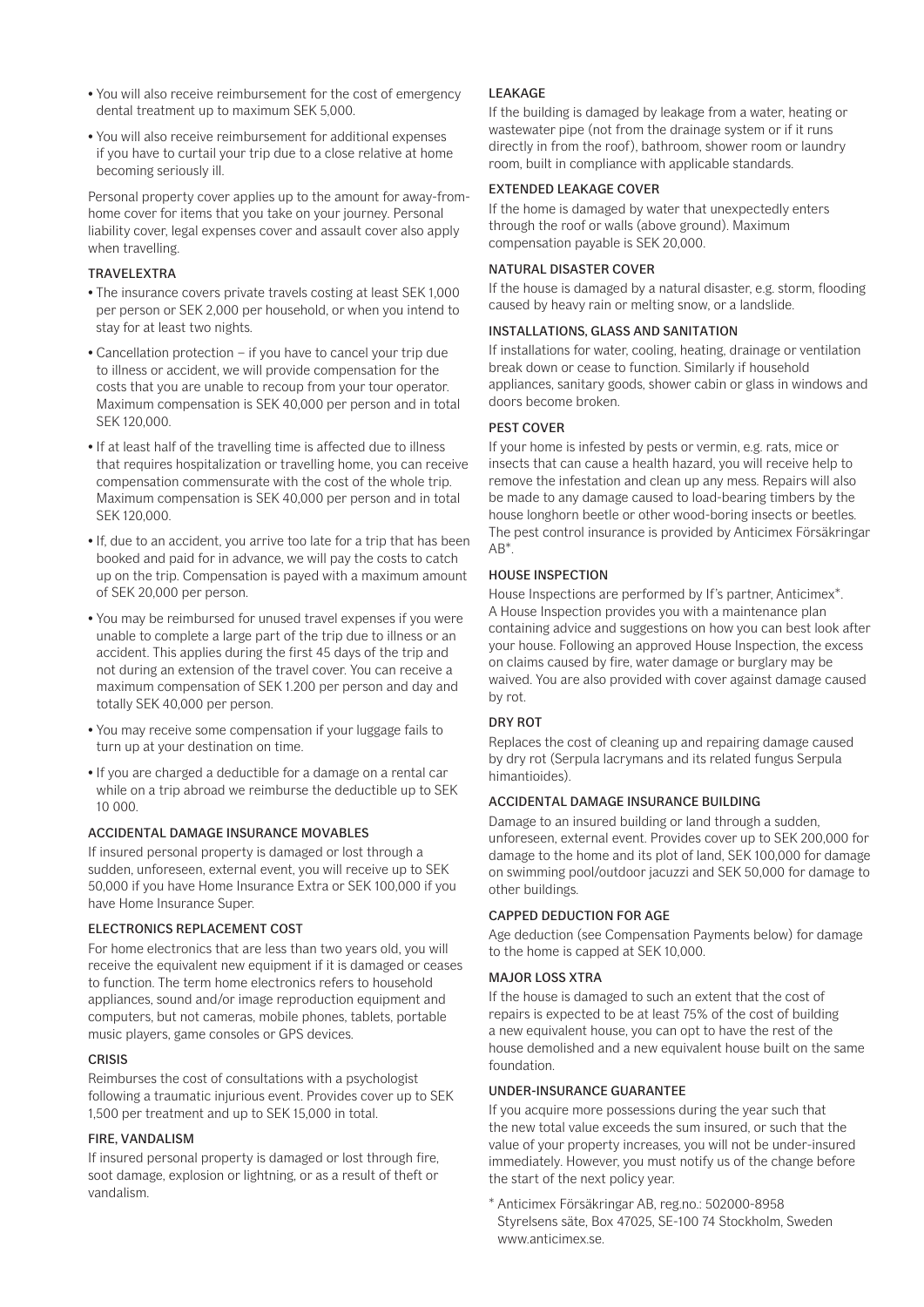# Additional insurance

### SPECIAL

Special is insurance cover for a specified object at a specified amount. It applies if the object is damaged in the event of a sudden and unforeseen external event.

### SMALL BOATS

Affordable insurance cover for a small motor boat, sailing boat or rowing boat (maximum 6 m long and 2 m wide, sail area maximum 10 m2, engine power maximum 15 hp).

Maximum compensation payable SEK 25,000.

### **RENTAL**

The rental add on is valid for the insured house and covers theft, damage, accidental damage insurance, liabiliy and legal assistance. The maximum amount of reimbursement is SEK 100,000 for movables, SEK 200,000 for the building/fixed equipment to the building and SEK 250,000 for legal assistance.

The house must be closed and locked when no one is there for the theft protection to be fully valid.

The Accidental damage insurance Moveables do not cover money, valuable documents or items that are borrowed.

# Important limitations and safety regulations in the buildings insurance

The insurance policy contains certain limitations. There are terms and conditions under which the insurance is not valid in certain situations and there are terms and conditions on safety regulations

– i.e. instructions explaining how to act in order to minimise the risk of loss, damage and injury. Failure to observe safety regulations may result in a reduced claim payment. For more information about which safety regulations apply for each claim, please refer to the full terms and conditions at if.se. Some of the main limitations/regulations in the insurance are listed below.

# General limitations:

### INSURANCE COVERAGE

If your insurance policy does not include home insurance, the insurance will only cover damage to buildings and land, and if you are required to pay damages or are involved in a dispute in your capacity as the owner of the insured property.

### FIRE

You must not use candles, open fire or embers in a way that poses a serious risk of starting a fire. You must not leave candles or a fire without attention, the same applies for cooking pots on the stove. You must not smoke in bed.

### WATER DAMAGE

You must make sure that taps do not leak and that they are always fully turned off when not in use. You must also take steps to ensure that pipework systems and connected devices do not freeze and break.

The indoor temperature should not be lowered too much and the water must be shut off if the property is to be left unoccupied for a longer period.

### THEFT

There are limitations on the amount of compensation we will pay you for certain items, e.g. money, valuable documents, golf

equipment and bicycles. Your home must be locked when left unoccupied. As a rule, outside the home, possessions should be locked away if you must leave them unattended. Possessions that are particularly prone to theft are subject to special limitations. Outside of the home (this also applies to attics and cellars), compensation is limited to SEK 30,000 (SEK 50,000 if you have Home Insurance Extra or SEK 100,000 if you have Home Insurance Super). Compensation is limited to SEK 5,000 when property is kept in the car overnight.

### ACCIDENTAL DAMAGE INSURANCE MOVEABLES

Accidental damage insurance does not cover money, valuable documents or items that are borrowed. You must manage your property so that it is not exposed to a significant risk of damage or loss.

### TRAVEL COVER

The insurance policy does not cover business travel. If you choose to travel to an area where the Ministry of Foreign Affairs recommends not to travel the travel insurance is not valid. You are not entitled to reimbursement for costs related to an injury or illness for which symptoms existed before your trip. A trip or part of a trip that has been paid for using bonus points will not be compensated.

For people who are not registered in Sweden and are not permanent residents in Sweden, we will only provide compensation for damage or loss arising in Sweden.

# Specific limitations:

### LEAKAGE

You will not be reimbursed if the building is damaged by a leak from the drainage system or if water enters directly from the roof.

### STORM

The insurance covers only the physical structure of the building and the property inside the building. Jetties, boat houses or cabanas are not covered. House Insurance Super also covers storm damages on greenhouses up to SEK 25,000, swimming pools/outdoor jacuzzis up to SEK 100,000 and damages to some fences, windbreaks and walls more closely described in the Terms and conditions.

### INSTALLATIONS, GLASS AND SANITATION

You will not be reimbursed for surface damage and minor imperfections.

### PEST COVER

The decontamination does not cover structural engineering measures. Nor does it cover buildings that are or have been used for agricultural purposes or farm outbuildings. Nor does the policy cover buildings in which the infested timber was already damaged by decay.

### HOUSE INSPECTION

You must request a House Inspection if you wish to have one carried out. The insurance policy includes a House Inspection every four years. This covers the main building. To be eligible for excess waiver on claims caused by fire, burglary and water damage, and for cover against damage caused by rot, your house must have the correct number of approved smoke detectors, locked outer doors, protective drip trays underneath fridges, freezers and dishwashers. In addition, wet rooms must be constructed in compliance with the applicable building codes and regulations. The cost of the excess may be waived up to SEK 3,000. This applies during the four following years after a completed house inspection. You have to have another inspection after four years to keep the excess waiver after that.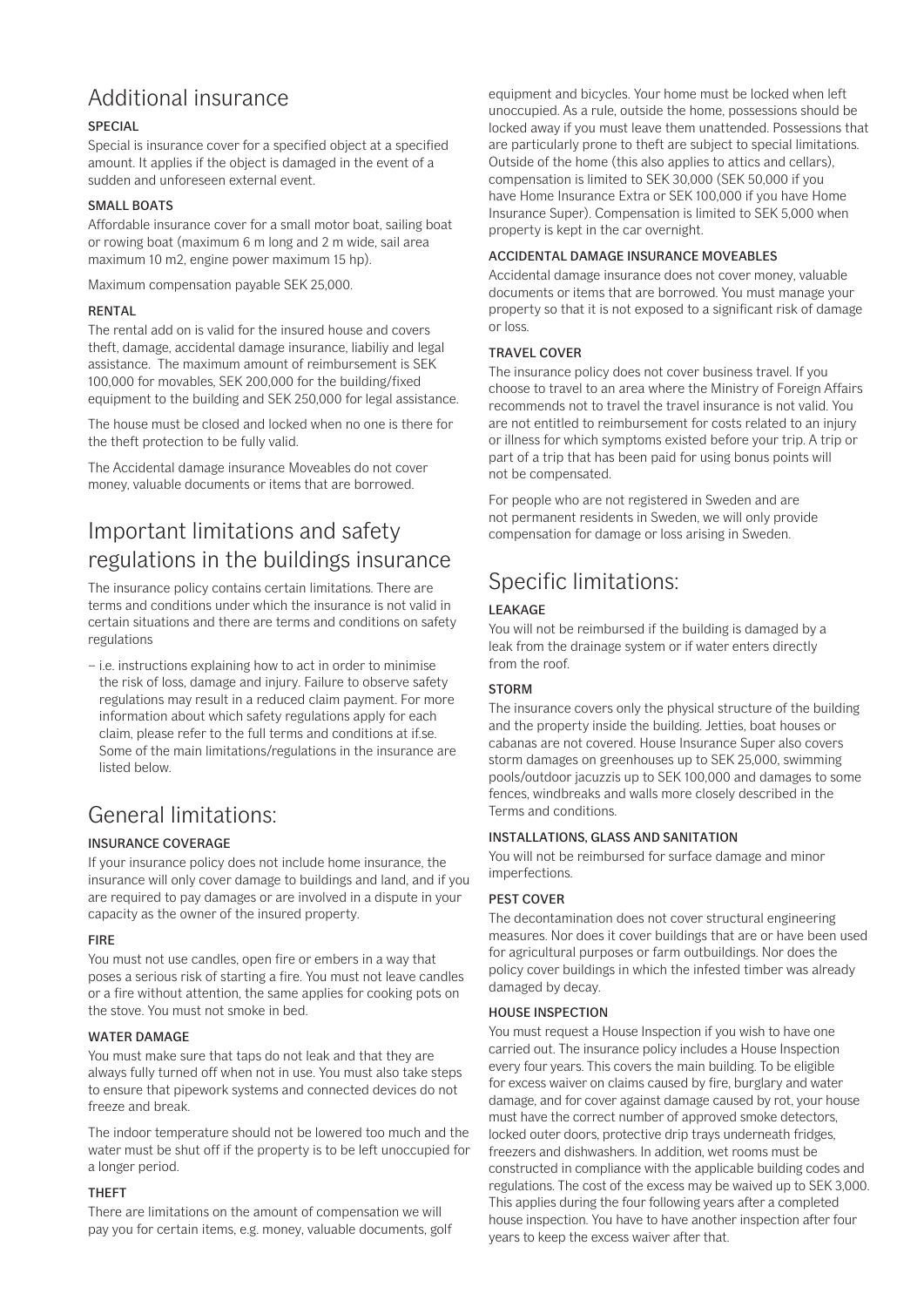### EXTENDED LEAKAGE COVER

You do not receive compensation for the actual damage through which water has entered.

### CAPPED DEDUCTION FOR AGE

No compensation is given for household appliances which are fully written off, or for surfaces in bathrooms (and other rooms with water installed) older than 30 years.

### TRAVELXTRA

There are safety regulations associated with 12.2-3 in the Terms and Conditions. You have to be at the airport (or point of departure) at least two hours before commencing your trip. There needs to be at least two hours between connecting flights when traveling within Europe, and three hours in the rest of the world.

# Compensation payments

### BUILDING

If the damaged house is repaired or rebuilt within two (2) years, you will be reimbursed for the cost of the modern techniques and materials used. We determine whether you will receive monetary compensation or if we will be responsible for the reconstruction work.

The compensation amount is reduced for certain parts of the building due to their age. This means that you will have to pay a certain amount yourself because you are getting new material instead of old. This mainly applies to components that have a limited life, such as machinery, wallpaper and floor coverings. Our terms and conditions include a complete table showing how deductions are made. The age deduction is capped at SEK 100,000. If you have Buildings Insurance Super, it is capped at SEK 10,000. The "capped age deduction" threshold does not apply when installations or machinery break down without any external influence or is fully written off. The same applies when surfaces in bathrooms, or other rooms with water installed, are older than 30 years.

### MOVABLE PROPERTY

As a rule, compensation for stolen or damaged goods is paid at market value, i.e. what it would cost to buy the equivalent item in second-hand condition. For items that are relatively new – where the market value is at least 70% of what the corresponding new article costs – you will receive compensation commensurate with what the new item costs provided you buy it within six (6) months. Our full terms and conditions include a table showing how we calculate the market value of certain items.

### EXCESS

An excess is the amount of money that you yourself have to pay towards a claim. You can choose the excess you want to meet your needs. The excess you have chosen will be shown on your policy schedule.

A special excess applies for certain types of damage:

- Leakage damage: SEK 3,000.
- Legal assistance: 20% of the cost, no lower than the excess that you have chosen.
- Flooding: SEK 3,000.
- Pests: no excess.

# Calculating the price of your insurance

When we calculate the price, we take several factors into account: the amount of the sum insured, your age, the number of members in the household and where you live. The sum insured

for the home insurance must cover the total value of all movable property included in your insurance policy. If it is too low, there is a risk that you will receive a reduced payment in the event of a claim.

The cost for the section of the policy relating to the building is based on information about the house that we receive from you or obtain from the Land Registry when you take out the insurance. Information that you provide includes the type and size of the house and the number of wet rooms. We write this information on your policy schedule. You must notify us of any changes. If the information is incorrect, the amount you receive in the event of a claim may be reduced. The claims history of your household can have an effect on the cost of your policies.

# Simple to pay

You choose the method and intervals of payment that suit you best; annually, half-yearly or monthly.

A SEK 25 fee per invoice will apply if you choose to receive a printed invoice. You will not be charged any additional fee if you pay via direct debit or electronic invoices sent directly to your online banking service.

# Personal data

We are processing personal data of our customers in compliance with the applicable insurance and data protection legislation.

More information about processing personal data can be found at: if.se/personuppgifter.

## When you have purchased your insurance

As soon as the purchase is complete, we will send the policy schedule and other insurance documents to you. Please remember to check that the information contained in the insurance policy certificate is correct. The insurance is valid for one (1) year at a time and is renewed automatically and in good time.

# Information about the insurer

The insurer is If Skadeförsäkring AB (publ), Organization number 516401-8102, 106 80 Stockholm, phone 0771-655 655. The insurer is registered with Companies registration office and is under the Swedish Financial Supervisory Authority supervision (Finansinspektionen, Box 7821, 103 97 Stockholm, 08-408 980 00, finansinspektionen@fi.se, fi.se). The insurer also act under the Consumer Agency's supervision regarding marketing and advertising (Consumer Agency, Box 48, 651 02 Karlstad, 0771-42 33 00, konsumentverket@konsumentverket.se, konsumentverket.se).

If Skadeförsäkring does not provide advice as referred to in the Insurance Distribution Act.

If Skadeförsäkring employees who sell insurance receive a fixed monthly salary regardless of the amount of insurances sold. In cases where variable compensation is obtained it is based only on less part of quantitative criteria.